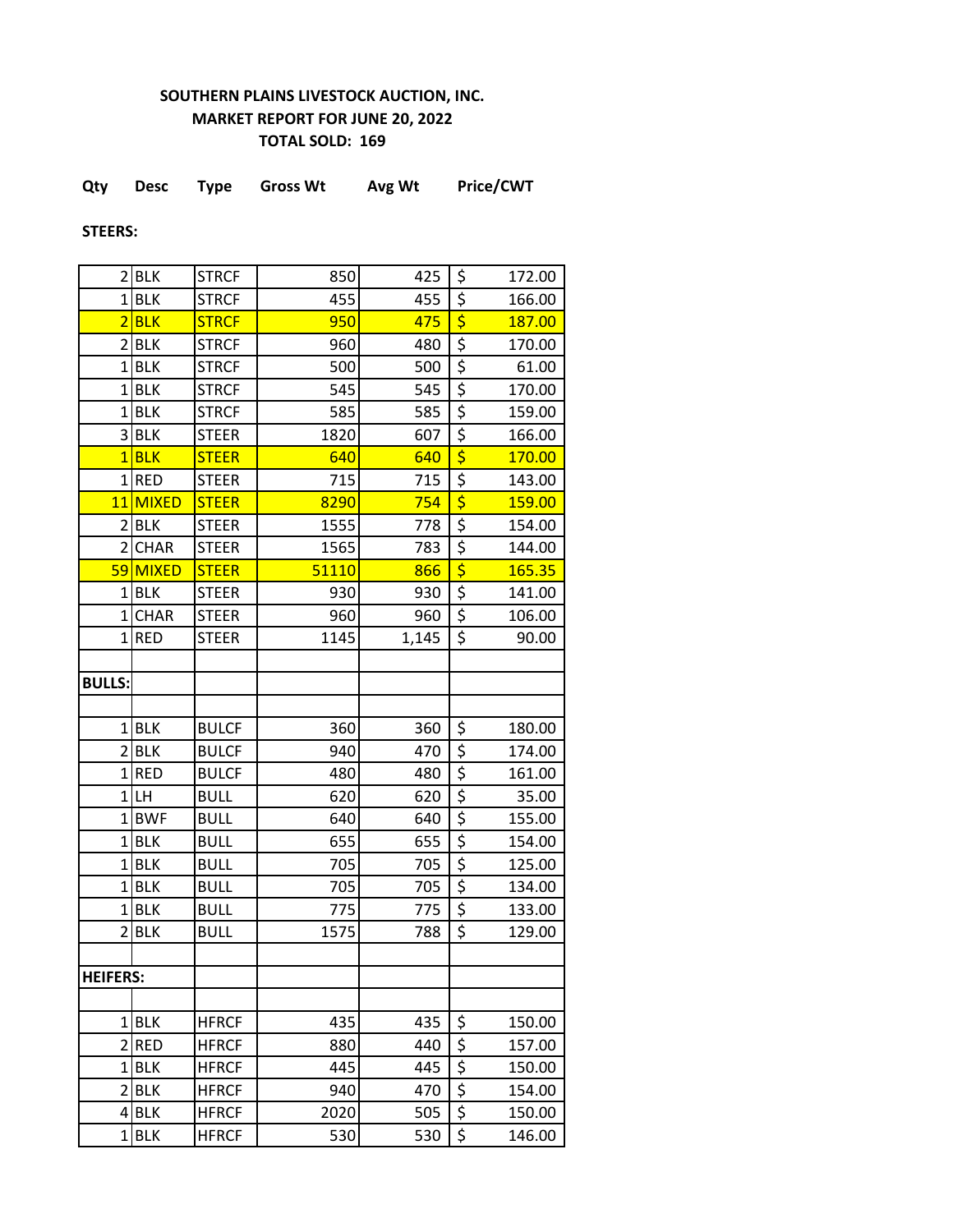| 2              | <b>BLK</b>  | <b>HFRCF</b> | 1080        | 540   | \$                              | 157.50 |
|----------------|-------------|--------------|-------------|-------|---------------------------------|--------|
|                | $3$ BLK     | <b>HFRCF</b> | <b>1675</b> | 558   | $\overline{\boldsymbol{\zeta}}$ | 157.50 |
| $\mathbf{1}$   | <b>BLK</b>  | <b>HFRCF</b> | 560         | 560   | \$                              | 134.00 |
|                | 3 MIXED     | <b>HFRCF</b> | 1760        | 587   | \$                              | 155.50 |
| $\mathbf{1}$   | <b>BLK</b>  | <b>HFR</b>   | 620         | 620   | $\overline{\xi}$                | 136.00 |
| $\mathbf{1}$   | CHAR        | <b>HFR</b>   | 630         | 630   | $\overline{\xi}$                | 132.00 |
| $\mathbf{1}$   | <b>BLK</b>  | <b>HFR</b>   | 640         | 640   | $\overline{\xi}$                | 130.00 |
| $\overline{2}$ | <b>CHAR</b> | <b>HFR</b>   | 1460        | 730   | $\overline{\xi}$                | 130.00 |
| $\mathbf 1$    | <b>BLK</b>  | <b>HFR</b>   | 805         | 805   | \$                              | 120.00 |
| $\mathbf 1$    | <b>BLK</b>  | <b>HFR</b>   | 920         | 920   | $\overline{\xi}$                | 130.00 |
|                |             |              |             |       |                                 |        |
| COWS:          |             |              |             |       |                                 |        |
|                |             |              |             |       |                                 |        |
|                | 1RWF        | COW          | 860         | 860   | \$                              | 71.00  |
| $\mathbf{1}$   | <b>BLK</b>  | COW          | 910         | 910   | $\overline{\xi}$                | 43.00  |
| $\mathbf{1}$   | <b>BLK</b>  | COW          | 930         | 930   | \$                              | 64.00  |
|                | $1$ BLK     | COW          | 940         | 940   | \$                              | 82.00  |
| $\mathbf{1}$   | <b>CHAR</b> | COW          | 970         | 970   | $\overline{\xi}$                | 102.00 |
| $\mathbf{1}$   | LH          | COW          | 1025        | 1,025 | $\overline{\xi}$                | 40.00  |
| 1              | <b>BLK</b>  | COW          | 1040        | 1,040 | $\overline{\xi}$                | 95.00  |
| $\mathbf{1}$   | <b>BLK</b>  | COW          | 1085        | 1,085 | \$                              | 77.00  |
| 1              | <b>BLK</b>  | COW          | 1105        | 1,105 | $\overline{\boldsymbol{\xi}}$   | 93.00  |
| $\mathbf{1}$   | <b>RED</b>  | COW          | 1110        | 1,110 | \$                              | 76.00  |
| $\mathbf{1}$   | <b>BLK</b>  | COW          | 1125        | 1,125 | $\overline{\xi}$                | 109.00 |
| 1              | <b>BLK</b>  | COW          | 1145        | 1,145 | \$                              | 92.00  |
| $\mathbf 1$    | <b>BLK</b>  | COW          | 1150        | 1,150 | $rac{5}{5}$                     | 104.00 |
| $\mathbf 1$    | <b>BMF</b>  | COW          | 1160        | 1,160 |                                 | 79.00  |
| $\mathbf{1}$   | <b>BLK</b>  | COW          | 1175        | 1,175 | $\overline{\xi}$                | 75.00  |
| $\overline{1}$ | <b>BLK</b>  | COW          | 1280        | 1,280 | $\overline{\xi}$                | 81.00  |
| 1              | <b>BLK</b>  | COW          | 1315        | 1,315 | $\overline{\xi}$                | 65.00  |
| $\mathbf{1}$   | <b>CHAR</b> | COW          | 1330        | 1,330 | \$                              | 82.00  |
| 1              | <b>CHAR</b> | COW          | 1355        | 1,355 | \$                              | 77.00  |
|                | 1BMF        | COW          | 1405        | 1,405 | $\overline{\xi}$                | 91.00  |
| 1              | <b>CHAR</b> | COW          | 1430        | 1,430 | \$                              | 76.00  |
| $\mathbf{1}$   | <b>BLK</b>  | COW          | 1460        | 1,460 | \$                              | 91.00  |
| $\mathbf 1$    | <b>BLK</b>  | COW          | 1485        | 1,485 | $\overline{\xi}$                | 90.00  |
| $\mathbf{1}$   | <b>RMF</b>  | COW          | 1580        | 1,580 | $\overline{\xi}$                | 92.00  |
| 1              | <b>CHAR</b> | COW          | 1585        | 1,585 | $\overline{\xi}$                | 89.00  |
| 1              | <b>BLK</b>  | COW          | 1670        | 1,670 | \$                              | 94.00  |
| 1              | <b>CHAR</b> | COW          | 1720        | 1,720 | \$                              | 94.00  |
| 1              | <b>BLK</b>  | COW          | 1900        | 1,900 | \$                              | 94.00  |
| $1\vert$       | <b>BLK</b>  | COW          | 2045        | 2,045 | \$                              | 95.00  |
|                |             |              |             |       |                                 |        |
| <b>BULLS:</b>  |             |              |             |       |                                 |        |
|                |             |              |             |       |                                 |        |
| 1              | <b>BLK</b>  | <b>BULL</b>  | 1215        | 1,215 | \$                              | 104.00 |
| 1              | <b>BLK</b>  | <b>BULL</b>  | 1285        | 1,285 | \$                              | 83.00  |